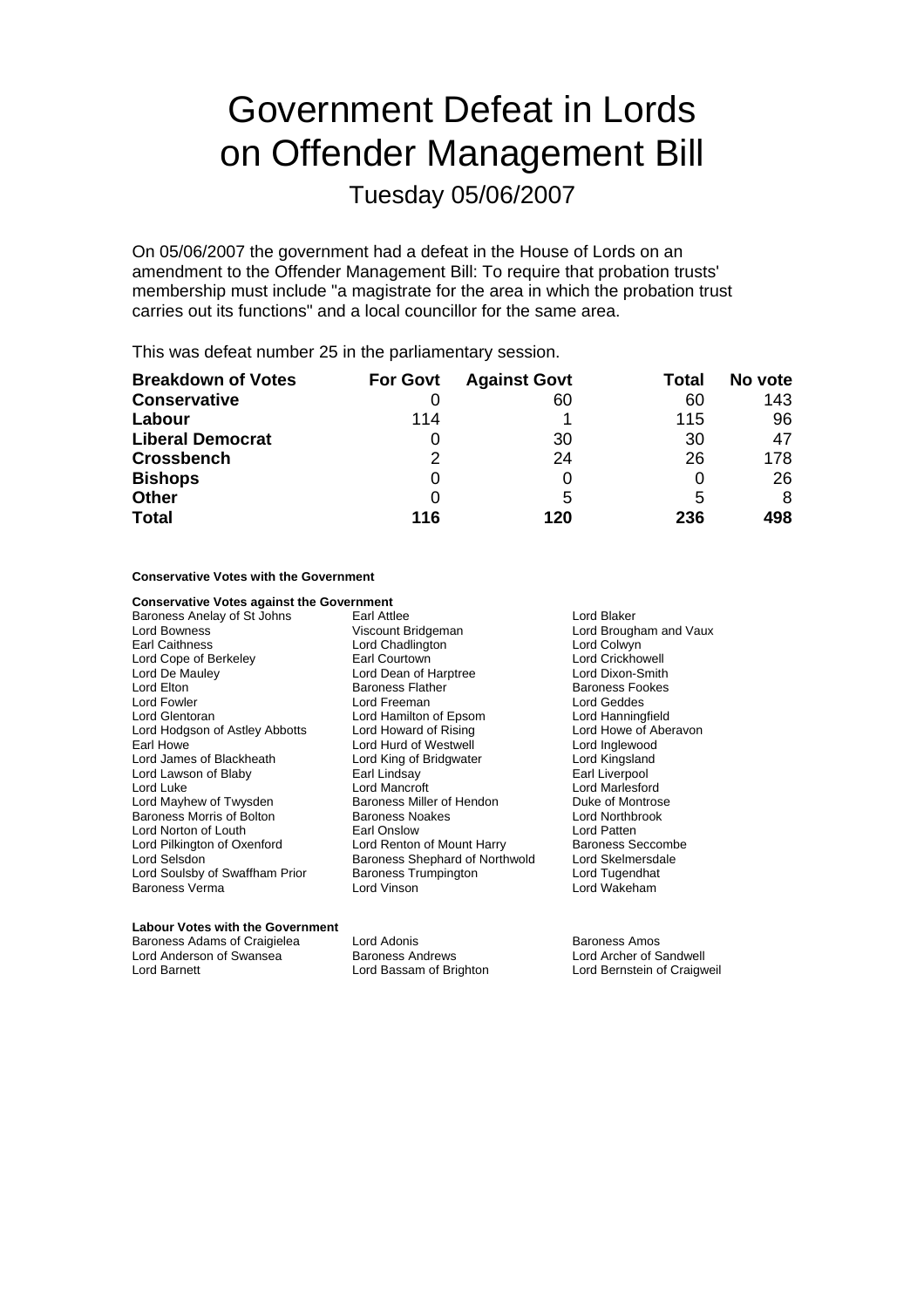Baroness Billingham **Example 2** Lord Bilston Baroness Blood Lord Baroness Blood Lord Baroness Blood Lord Bradley Lord Borrie **Lord Boyd of Duncansby**<br>
Lord Brada Lord Bragg Lord Brett Lord Brett Lord Brooke of Alverthorpe<br>
Lord Brookman Lord Campbell-Savours Lord Clark of Windermere Lord Brookman **Lord Campbell-Savours** Lord Campbell-Savours Lord Clark of Windermere<br>
Lord Clinton-Davis **Lord Computer Care Computer Computer** Lord Corbett of Castle Vale Lord Clinton-Davis **Baroness Cohen of Pimlico**<br>Baroness Corston **Baroness Corpe** Baroness David Baroness Corston **Baroness David** Baroness David Lord Davidson of Glen Clova<br>
Lord Davies of Coity **Lord Davies Cold Corporation** Lord Drayson Lord Davies of Coity<br>
Lord Davies of Oldham<br>
Lord Dubs<br>
Lord Elder Lord Evans of Parkside **Lord Falconer of Thoroton** Baroness Farrington of Ribbleton<br>
Lord Faulkner of Worcester **Lord Filkin** Lord Filkin Baroness Ford Lord Faulkner of Worcester Lord Filkin<br>Lord Foulkes of Cumnock Lord Fvfe of Fairfield Lord Foulkes of Cumnock Lord Fyfe of Fairfield Baroness Gibson of Market Rasen<br>Lord Goldsmith Baroness Goudie Baroness Gould of Potternewton Lord Graham of Edmonton Lord Grocott<br>
Lord Harris of Haringey Lord Harrison Lord Harrison Lord Harrison Lord Harris of Haringey Lord Haworth Baroness Henig<br>
Baroness Hollis of Heigham Lord Howarth of Newport Baroness Howel Baroness Hollis of Heigham Lord Howarth of Newport Baroness Howells of St Davids<br>
Lord Hundhes of Woodside Lord Hunt of Kings Heath Lord Irvine of Lairg Baroness Jones of Whitchurch Lord Jones Lord Jordan Lord King of West Bromwich **Baroness Kingsmill Baroness Kingsmill** Lord Kirkhill<br>
Lord Layard **Condall** Lord Lea of Crondall Lord Lofthouse of Pontefract Lord Macdonald of Trade<br>Lord Mackenzie of Framwellgate Lord Mason of Barnsley Lord Mackenzie of Framwellgate Lord Mason of Barnsley Lord Maxton<br>
Baroness McDonagh Baroness McIntosh of Hudnall Lord McIntosh of Haringey Baroness McDonagh Baroness McIntosh of Hudnall<br>
Lord McKenzie of Luton Baroness Morgan of Drefelin Lord Morris of Handsworth Lord Patel of Blackburn Lord Paul Lord Pendry **Communist Communist Communist Communist Communist Communist Communist Communist Communist Communist Communist Communist Communist Communist Communist Communist Communist Communist Communist Communist Communist** Baroness Rendell of Babergh Lord Rooker Lord Rosser Baroness Scotland of Asthal Viscount Simon Correspondences Scotland of Asthal Viscount Simon Correspondence Lord Temple-Morris Baroness Bookana<br>
Lord Soley<br>
Baroness Thornton Lord Turnberg Turner of Camden Cammer of Cammer Correspondent Lord Varley<br>
Lord Warner Correspondent Correspondent Correspondent Lord Whitty Lord Warner **Communist Communist Constructs**<br>Baroness Wilkins **Baroness** White Lord Winston

Lord Gordon of Strathblane Baroness Goudies<br>
Lord Graham of Edmonton Lord Grocott Lord Hunt of Kings Heath Lord Irvine of Lord Irvine of Lord Irvine of Lord Irvine of Lord In Lord In Lord In Lord In Lord In Lord In Lord In Lord In Lord In Lord In Lord In Lord In Lord In Lord In Lord In Lord In Lord In L Lord Lea of Crondall<br>
Lord Macdonald of Tradeston<br>
Lord MacKenzie of Culkein Baroness Morgan of Drefelin Lord Morris of Manchester<br>
Lord Patel of Blackburn Lord Paul Baroness Royall of Blaisdon<br>
Viscount Simon<br>
Lord Smith of Leigh Lord Taylor of Blackburn Lord Temple-Morris Lord Temple-Morris<br>
Lord Tomlinson Lord Tunnicliffe

Lord Elder<br>
Lord Ealconer of Thoroton<br>
Baroness Farrington of Ribblet Baroness Quin **Baroness Ramsay of Cartvale**<br> **Baroness Ramsay of Cartvale**<br>
Lord Rosser Lord Woolmer of Leeds

**Labour Votes against the Government** Lord Judd

#### **Liberal Democrat Votes with the Government**

# **Liberal Democrat Votes against the Government**

Baroness Barker Lord Chidgey Lord Dholakia Viscount Falkland Baroness Falkner of Margravine<br>
Lord Hooson Lord Dones of Cheltenham Lord Hooson Lord Jones of Cheltenham Lord Kirkwood of Kirkhope Baroness Miller of Chilthorne Domer Baroness N<br>Lord Roberts of Llandudno Lord Rober Baroness Sharp of Guildford Lord Shutt of Greetland Lord Smith of Clifton<br>
Lord Steel of Aikwood Baroness Thomas of Winchester Baroness Thomas of Walliswood

Lord Addington **Lord Alderdice** Lord Avebury<br> **Baroness Barker** Corresponding Lord Chidgey **Lord Avebury**<br>
Lord Chidgey **Corresponding Corresponding Corresponding Ave** Baroness Linklater of Butterstone Baroness Maddon<br>Baroness Northover Baroness Lord Redesdale Lord Steel of Aikwood **Baroness Thomas of Winchester** Baroness Thomas of Winchester Baroness Thomas of Lord Wallace of Saltaire **Baroness Walmsley** Lord Wallace of Saltaire

Lord Roper<br>
Lord Roberts of Lord Shutt of Greetland<br>
Lord Shutt of Greetland<br>
Lord Smith of Clifton

# **Crossbench Votes with the Government**<br>Lord Elvstan-Morgan

Baroness Howarth of Breckland